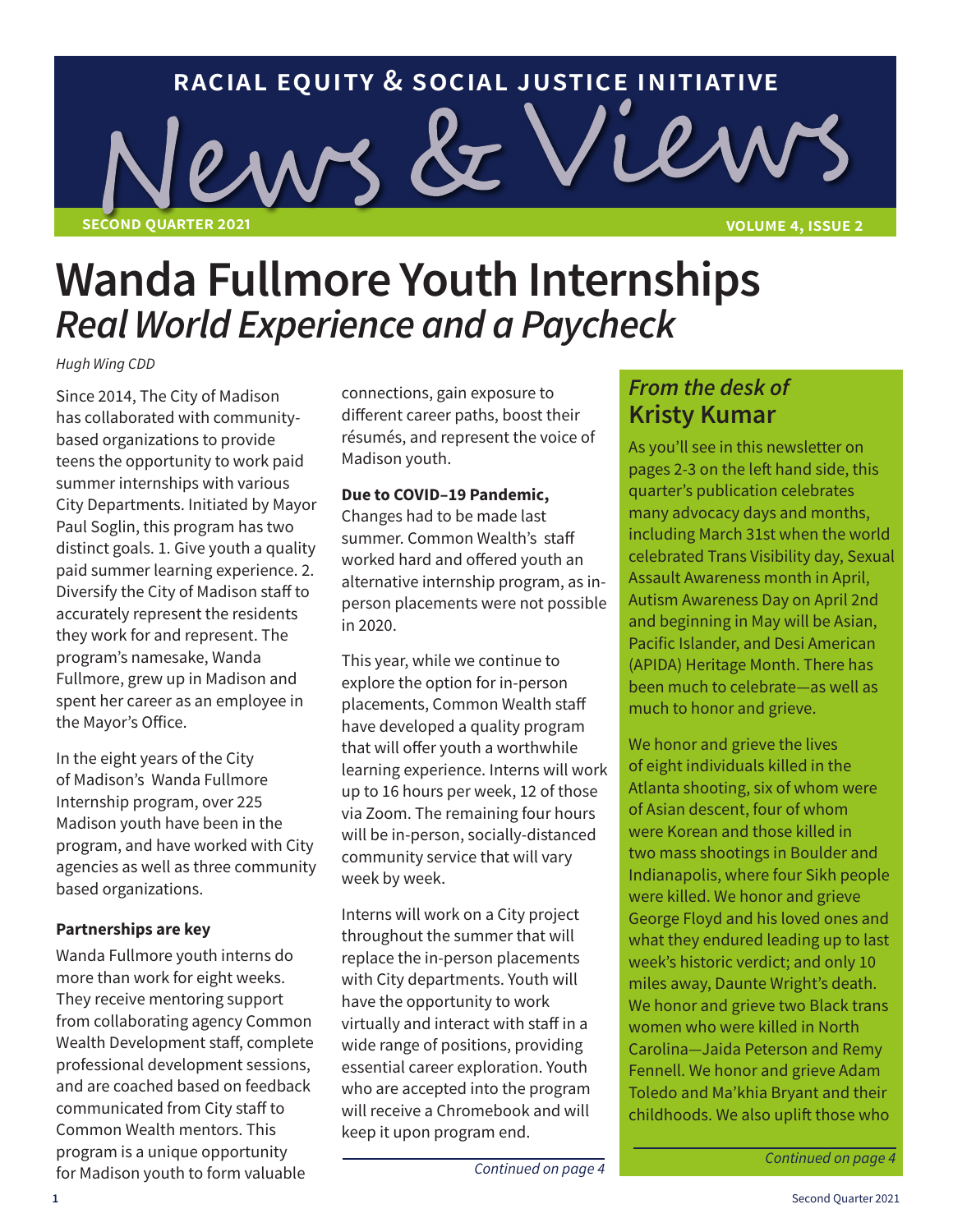# **"I have learned you are never too small to make a difference."**

*Greta Thunberg*

# **2nd Quarter Events and Days of Honor**

## **April 1-30**

 $\bullet$ 

#### **Child Abuse Prevention Month**

In the early 1980s, Congress resolved that the week of June 6-12, 1982, should be designated as the first National Child Abuse Prevention Week, in commitment to identifying and implementing solutions to child abuse. The following year, in 1983, April was proclaimed the first National Child Abuse Prevention Month.

#### **Autism Awareness Month** https://www.autismspeaks.org/

## **April 2**

#### **World Autism Awareness Day**

Every year, autism organizations around the world celebrate the day with fundraising and awareness-raising events.

# **April 15-16**

#### **Holocaust Remembrance Day**

Congress established the Days of Remembrance as the nation's annual commemoration of the Holocaust.

• https://www.ushmm.org/

# **Ensuring Language Access**

# *The Latinx Community Engagement Team Has a Full Agenda*

*Erin Nuñez, Madison Municipal Court*

The Latinx Community Engagement Team (LCET) was formed in 2015. We are a group of city staff, bilingual in Spanish and English, who support the work of city agencies to build trust and strong relationships with Spanish-speakers and members of the Latinx community.

We have team members in the following departments:

| <b>Building Inspection</b> | CDD                        | Civil Rights                  |
|----------------------------|----------------------------|-------------------------------|
| EAP                        | <b>Fleet Service</b>       | HR/OD (PE)                    |
| IT                         | Metro                      | <b>Madison Public Library</b> |
| <b>Municipal Court</b>     | Planning                   | Police                        |
| <b>Public Health</b>       | <b>Traffic Engineering</b> | <b>Water Utility</b>          |

We also have strong support from the Department of Civil Rights, the Mayor's Office, and the NRTs.

Our work focuses on the following areas:

- Improve service delivery to the Spanish speaking public
- Improve the workplace climate for Latinx employees
- Consult with City agencies to improve awareness of the Latinx community and improve how the City engages with the Latinx community
- Represent the City at community events that target the Latinx and/or Spanish-speaking community

What have we been up to?

- Supporting the full implementation of the Language Access Plan
- **Conducting an annual Language Phone Audit to evaluate the** accessibility of interpretation services
- Assisting the Clerk's office with the Hispanic Voter Accessibility Video
- **Writing articles in Spanish and English for the Northside News (local** newspaper)
- **Assisting with the COVID response, including translations**
- Collaborating with MAC, WIC, RESJI, and Performance Excellence to implement the recommendations of the 2019 MAC/WIC survey
- Serving on interview panels, reviewing applications, and participating in equitable hiring tools
- **Presenting the "Latinx Voices" Speaker Event in recognition of Hispanic** Heritage Month
- Assisting the Parks department with engagement plans for the Vilas Park Master Plan process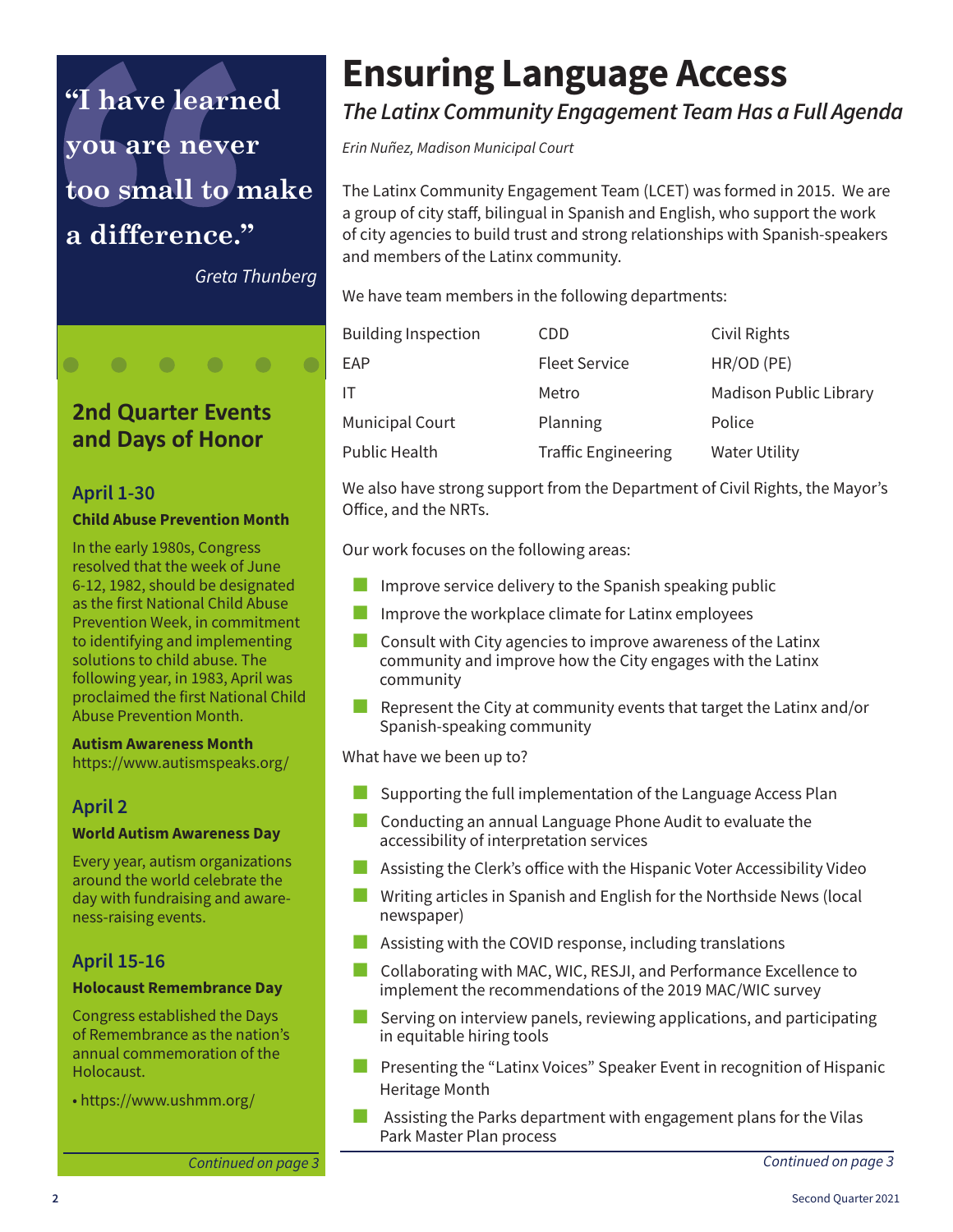#### *Continued from page 2*

## **April (4th Thursday)**

#### **Take Our Children to Work Day**

Always the fourth Thursday in April, this program encourages parents to bring their kids to work with them and show them the wide range of jobs available to them.

# **April 26**

#### **National Day of Silence for LGBTQ students**

In the United States, students take a day-long vow of silence to symbolically represent the silencing of LGBTQ students.

# **May 1-31**

#### **Asian-Pacific American Heritage Month**

A diverse group whose heritages represent more than 50 ethnic groups and 100 languages, Asian Americans and Pacific Islanders have made enormous contributions to the civic, cultural, and economic fabric of our nation.

#### **Jewish American Heritage Month**

In 2006, President George W. Bush proclaimed that May would be Jewish American Heritage Month, recognizing the more than 350-year history of Jewish contributions to American culture.

**Haitian Heritage Month**

**Mental Health Month**

**South Asian Heritage Month**

**Personal History Awareness Month**

**Older Americans Month**

### **May 5**

#### **Cinco de Mayo**

The anniversary of the unlikely 1862 Mexican victory over the French army at the Battle of La Puebla is more widely celebrated in the United States than in Mexico, where it is considered a regional holiday.

#### **MMIW**

May 5th as a National Day of Awareness for Missing and Murdered Native Women and Girls

#### *Language Access Translations*

These posters (right) were translated as part of the City's Language Access Program. The most widely spoken languages in Madison are: English, Spanish, Hmong, American Sign Language and Mandarin. (The Mandarin poster is still in progress.)

#### *Continued from page 2*

Contact Us – We can consult with your agency to improve your outreach efforts to the Latinx and/or Spanish-speaking community. Contact Erin Nuñez or Rommel Tijerino for more details.

Join Us - We are always recruiting new members.

*Erin Nuñez joined the City of Madison in 2007 as a Judicial Clerk (Bilingual) with the Madison Municipal Court. She is co-leader of the Latinx Community Engagement Team (LCET) and co-leader of the RESJI Community Connections Action Team. A graduate of UW-Madison, Erin and her family live in Madison.*

**June 1-30 Pride Month**

#### **June 19**

**Juneteenth,** also known as Freedom Day or Emancipation Day, commemorates the announcement in Texas in 1865 of the abolition of slavery - two years after President Lincoln signed the Emancipation Proclamation.

### **June 20**

#### **Madison Day of Reflection**

## **June 22**

#### **Anniversary of Olmstead decision**

This Supreme court decision affirmed that public dollars must be spent in the most integrated setting ensuring that people with disabilities supported by Medicaid can live in the setting of their choice. II